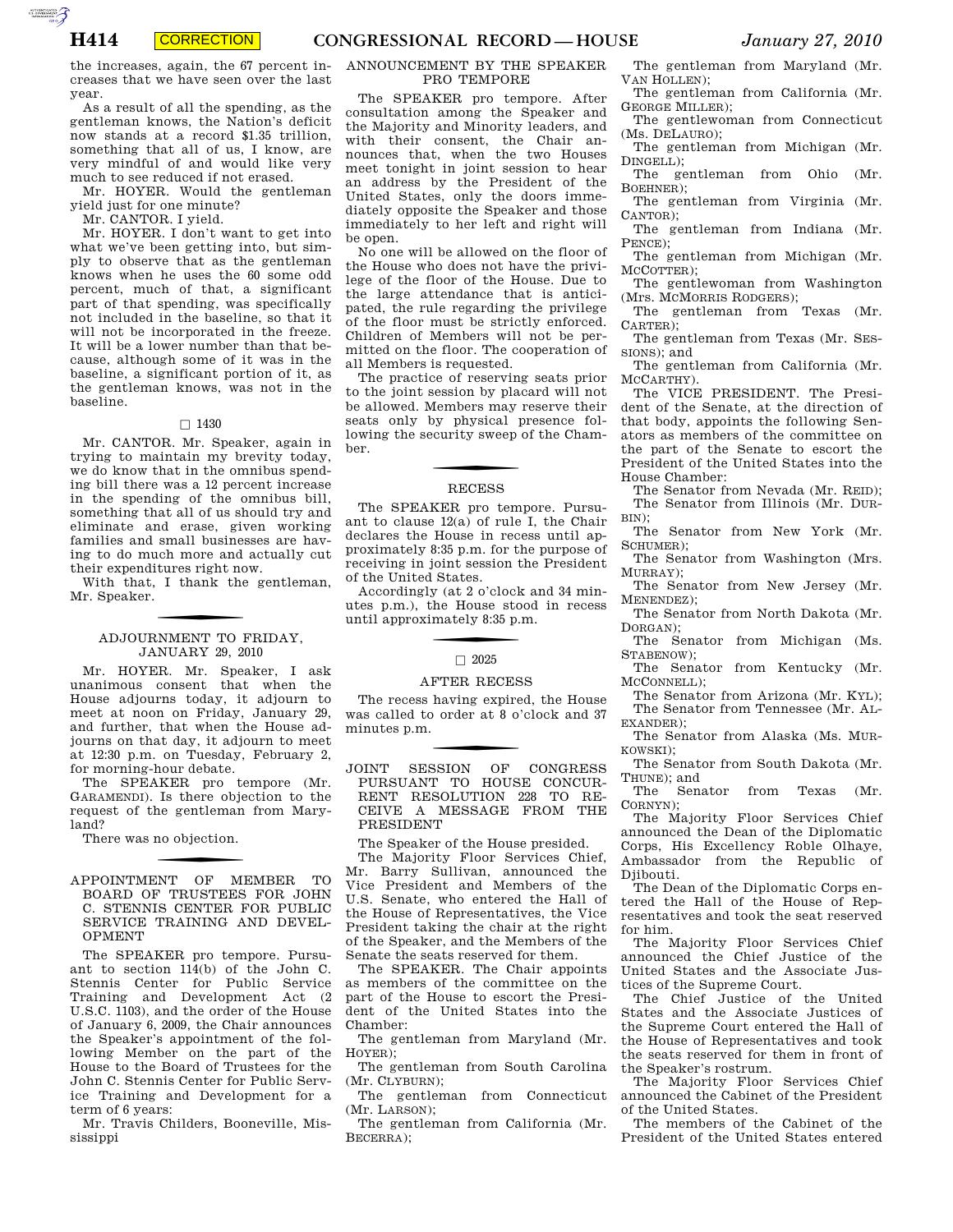the Hall of the House of Representatives and took the seats reserved for them in front of the Speaker's rostrum.

At 9 o'clock and 7 minutes p.m., the Majority Floor Services Chief and the Sergeant at Arms, the Honorable Wilson Livingood, announced the President of the United States.

The President of the United States, escorted by the committee of Senators and Representatives, entered the Hall of the House of Representatives and stood at the Clerk's desk.

(Applause, the Members rising.)

The SPEAKER. Members of the Congress, I have the high privilege and the distinct honor of presenting to you the President of the United States.

(Applause, the Members rising.)

The PRESIDENT. Madam Speaker, Vice President BIDEN, Members of Congress, distinguished guests, and fellow Americans:

Our Constitution declares that, from time to time, the President shall give to Congress information about the state of our union. For 220 years, our leaders have fulfilled this duty. They have done so during periods of prosperity and tranquility. And they have done so in the midst of war and depression, at moments of great strife and great struggle.

It's tempting to look back on these moments and assume that our progress was inevitable—that America was always destined to succeed. But when the Union was turned back at Bull Run and the Allies first landed at Omaha Beach, victory was very much in doubt. When the market crashed on Black Tuesday and civil rights marchers were beaten on Bloody Sunday, the future was anything but certain. These were the times that tested the courage of our convictions, and the strength of our union. And despite all our divisions and disagreements, our hesitations and our fears, America prevailed because we chose to move forward as one nation as one people.

Again, we are tested. And again, we must answer history's call.

One year ago, I took office amid two wars, an economy rocked by severe recession, a financial system on the verge of collapse and a government deeply in debt. Experts from across the political spectrum warned that, if we did not act, we might face a second Depression. So we acted—immediately and aggressively. And 1 year later, the worst of the storm has passed.

But the devastation remains. One in 10 Americans still cannot find work. Many businesses have shuttered. Home values have declined. Small towns and rural communities have been hit especially hard. And for those who had already known poverty, life has become that much harder.

This recession has also compounded the burdens that America's families have been dealing with for decades the burden of working harder and longer for less, of being unable to save enough to retire or help kids with college.

So I know the anxieties that are out there right now. They're not new. These struggles are the reason I ran for President. These struggles are what I've witnessed for years in places like Elkhart, Indiana, and Galesburg, Illinois. I hear about them in the letters that I read each night. The toughest to read are those written by children asking why they have to move from their home, asking when their mom or dad will be able to go back to work.

For these Americans and so many others, change has not come fast enough. Some are frustrated; some are angry. They don't understand why it seems like bad behavior on Wall Street is rewarded but hard work on Main Street isn't; or why Washington has been unable or unwilling to solve any of our problems. They are tired of the partisanship and the shouting and the pettiness. They know we can't afford it. Not now.

So we face big and difficult challenges. And what the American people hope—what they deserve—is for all of us, Democrats and Republicans, to work through our differences, to overcome the numbing weight of our politics. For, while the people who sent us here have different backgrounds, different stories, different beliefs, the anxieties they face are the same. The aspirations they hold are shared. A job that pays the bills. A chance to get ahead. Most of all, the ability to give their children a better life.

And you know what else they share? They share a stubborn resilience in the face of adversity. After one of the most difficult years in our history, they remain busy building cars and teaching kids, starting businesses and going back to school. They're coaching Little League and helping their neighbors. One woman wrote to me and said, ''We are strained but hopeful, struggling but encouraged.''

It's because of this spirit—this great decency and great strength—that I have never been more hopeful about America's future than I am tonight. Despite our hardships, our union is strong. We do not give up. We do not quit. We do not allow fear or division to break our spirit. In this new decade, it's time the American people get a government that matches their decency, that embodies their strength.

And tonight, I'd like to talk about how, together, we can deliver on that promise.

It begins with our economy.

Our most urgent task upon taking office was to shore up the same banks that helped cause this crisis. It was not easy to do. And if there is one thing that has unified Democrats and Republicans and everybody in between is that we all hated the bank bailout. I hated it. You hated it. It was about as popular as a root canal.

But when I ran for President, I promised I wouldn't just do what was popular—I would do what was necessary. And if we had allowed the meltdown of the financial system, unemployment the last week of school that, because of

might be double what it is today. More businesses would certainly have closed. More homes would have surely been lost.

So I supported the last administration's efforts to create the financial rescue program. And when we took that program over, we made it more transparent and more accountable. And as a result, the markets are now stabilized, and we recovered most of the money we spent on the banks—most but not all.

To recover the rest, I have proposed a fee on the biggest banks. Now, I know Wall Street isn't keen on this idea, but if these firms can afford to hand out big bonuses again, they can afford a modest fee to pay back the taxpayers who rescued them in their time of need.

As we stabilized the financial system, we also took steps to get our economy growing again, save as many jobs as possible, and help Americans who had become unemployed.

That's why we extended or increased unemployment benefits for more than 18 million Americans, made health insurance 65 percent cheaper for families who get their coverage through COBRA, and passed 25 different tax cuts.

Now, let me repeat: We cut taxes. We cut taxes for 95 percent of working families. We cut taxes for small businesses. We cut taxes for first-time home buyers. We cut taxes for parents trying to care for their children. We cut taxes for 8 million Americans paying for college.

As a result, millions of Americans had more to spend on gas and food and other necessities, all of which helped businesses keep more workers. And we haven't raised income taxes by a single dime on a single person. Not a single dime.

Because of the steps we took, there are about 2 million Americans working right now who would otherwise be unemployed. 200,000 work in construction and clean energy. 300,000 are teachers and other education workers. Tens of thousands are cops, firefighters, correctional officers, first responders. And we are on track to add another 1.5 million jobs to this total by the end of the year.

The plan that has made all of this possible, from the tax cuts to the jobs, is the Recovery Act. That's right—the Recovery Act, also known as the stimulus bill. Economists on the left and the right say this bill has helped saved jobs and avert disaster. But you don't have to take their word for it.

Talk to the small business in Phoenix that will triple its workforce because of the Recovery Act.

Talk to the window manufacturer in Philadelphia who said he used to be skeptical about the Recovery Act until he had to add two more work shifts just because of the business it created. Talk to the single teacher raising two kids who was told by the principal in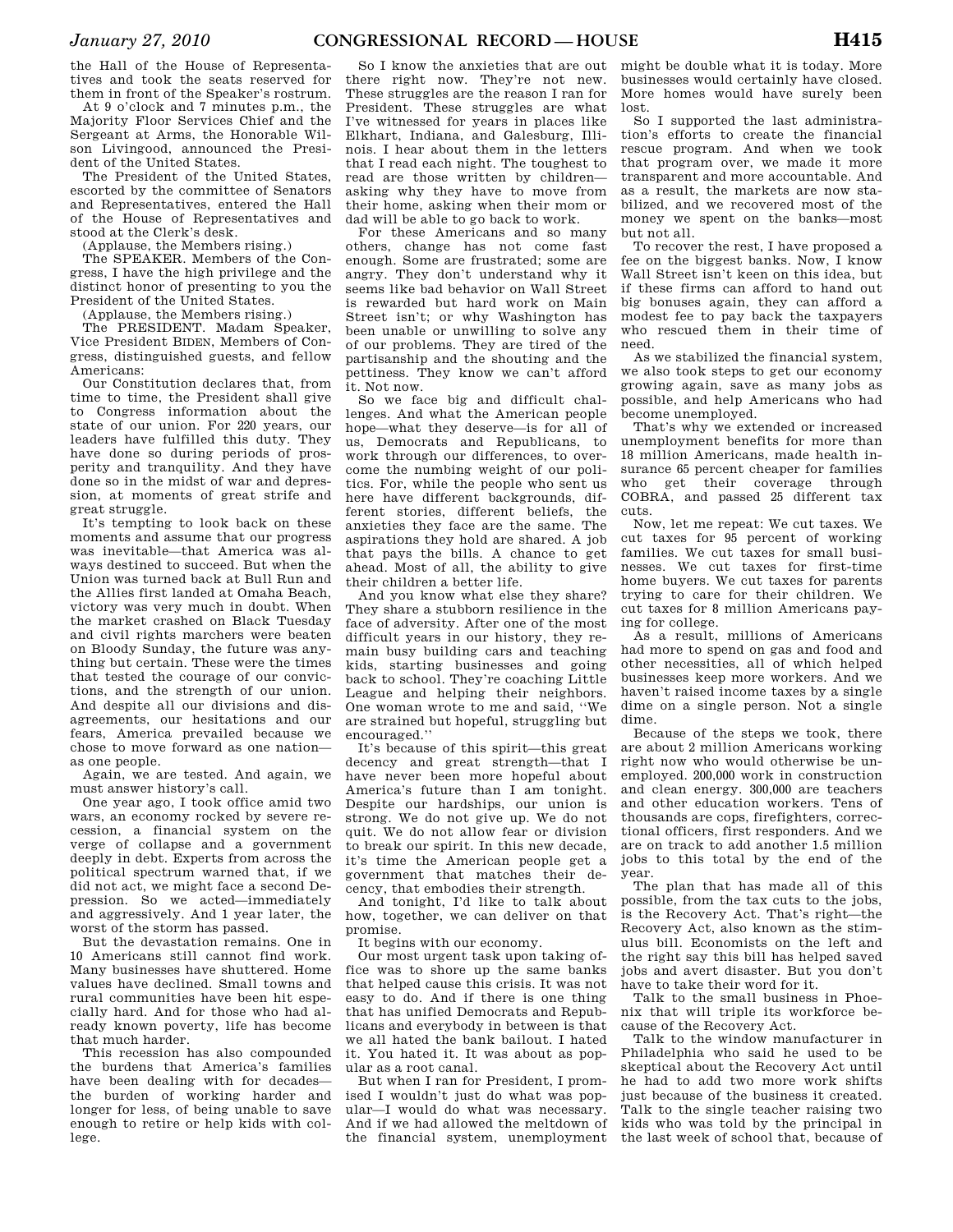the Recovery Act, she wouldn't be laid off at all.

There are stories like this all across America. And after 2 years of recession, the economy is growing again. Retirement funds have started to gain back some of their value. Businesses are beginning to invest again, and slowly, some are starting to hire again.

But I realize that, for every success story, there are other stories—of men and women who wake up with the anguish of not knowing where their next paycheck will come from, who send out resumes week after week and hear nothing in response. That is why jobs must be our number one focus in 2010, and that is why I am calling for a new jobs bill tonight.

Now, the true engine of job creation in this country will always be America's businesses. But government can create the conditions necessary for businesses to expand and hire more workers.

We should start where most new jobs do—in small businesses, companies that begin when an entrepreneur takes a chance on a dream or a worker decides it's time she became her own boss.

Through sheer grit and determination, these companies have weathered the recession, and they are ready to go. But when you talk to small business owners in places like Allentown, Pennsylvania or Elyria, Ohio, you find out that, even though banks on Wall Street are lending again, they are mostly lending to bigger companies. Financing remains difficult for small business owners across the country. Even those who are making a profit.

So, tonight, I am proposing that we take \$30 billion of the money that Wall Street banks have repaid and use it to help community banks give small businesses the credit they need to stay afloat. I am also proposing a new small business tax credit—one that will go to over 1 million small businesses who hire new workers or raise wages.

While we're at it, let's also eliminate all capital gains taxes on small business investment; and provide a tax incentive for all large businesses and all small businesses to invest in new plants and equipment.

Next, we can put Americans to work today building the infrastructure of tomorrow. From the first railroads to the Interstate Highway System, our nation has always been built to compete. There is no reason Europe or China should have the fastest trains or the new factories that manufacture clean energy products.

Tomorrow, I'll visit Tampa, Florida where workers will soon break ground on a new high-speed railroad funded by the Recovery Act. There are projects like that all across this country that will create jobs and help move our Nation's goods, services and information. We should put more Americans to work building clean energy facilities, and give rebates to Americans who make their homes more energy efficient,

which supports clean energy jobs. And to encourage these and other businesses to stay within our borders, it is time to finally slash the tax breaks for companies that ship our jobs overseas and give those tax breaks to companies that create jobs right here in the United States of America.

Now, the House has passed a jobs bill that includes some of these steps. As the first order of business this year, I urge the Senate to do the same, and I know they will. They will. People are out of work. They are hurting. They need our help. And I want a jobs bill on my desk without delay.

But the truth is, these steps won't make up for the 7 million jobs that we've lost over the last 2 years. The only way to move to full employment is to lay a new foundation for longterm economic growth and finally address the problems that America's families have confronted for years.

We can't afford another so-called economic expansion like the one from the last decade—what some call the ''lost decade''—where jobs grew more slowly than during any prior expansion, where the income of the average American household declined while the cost of health care and tuition reached record highs, where prosperity was built on a housing bubble and financial speculation.

From the day I took office, I have been told that addressing our larger challenges is too ambitious—that such an effort would be too contentious. I've been told that our political system is too gridlocked and that we should just put things on hold for a while.

For those who make these claims, I have one simple question:

How long should we wait? How long should America put its future on hold?

You see, Washington has been telling us to wait for decades even as the problems have grown worse. Meanwhile, China's not waiting to revamp its economy. Germany's not waiting. India's not waiting. These nations, they're not standing still. These nations aren't playing for second place. They're putting more emphasis on math and science. They're rebuilding their infrastructure. They're making serious investments in clean energy because they want those jobs.

Well, I do not accept second place for the United States of America. As hard as it may be, as uncomfortable and contentious as the debates may become, it's time to get serious about fixing the problems that are hampering our growth.

Now, one place to start is with serious financial reform. Look, I am not interested in punishing banks; I'm interested in protecting our economy. A strong, healthy financial market makes it possible for businesses to access credit and create new jobs. It channels the savings of families into investments that raise incomes. But that can only happen if we guard against the same recklessness that nearly brought down our entire economy.

We need to make sure consumers and middle class families have the information they need to make financial decisions. We can't allow financial institutions, including those that take your deposits, to take risks that threaten the whole economy.

The House has already passed financial reform with many of these changes. And the lobbyists are trying to kill it. Well, we cannot let them win this fight. And if the bill that ends up on my desk does not meet the test of real reform, I will send it back until we get it right. We've got to get it right.

Next, we need to encourage American innovation. Last year, we made the largest investment in basic research funding in history—an investment that could lead to the world's cheapest solar cells or treatment that kills cancer cells but leaves healthy ones untouched. And no area is more ripe for such innovation than energy. You can see the results of last year's investments in clean energy—in the North Carolina company that will create 1,200 jobs nationwide, helping to make advanced batteries; or in the California business that will put 1,000 people to work making solar panels.

But to create more of these clean energy jobs, we need more production, more efficiency, more incentives. And that means building a new generation of safe, clean nuclear power plants in this country. It means making tough decisions about opening new offshore areas for oil and gas development. It means continued investment in advanced biofuels and clean coal technologies. And yes, it means passing a comprehensive energy and climate bill with incentives that will finally make clean energy the profitable kind of energy in America.

I am grateful to the House for passing such a bill last year. And this year, I am eager to help advance the bipartisan effort in the Senate. I know there have been questions about whether we can afford such changes in a tough economy. I know that there are those who disagree with the overwhelming scientific evidence on climate change. But here is the thing, even if you doubt the evidence, providing incentives for energy efficiency and clean energy are the right things to do for our future because the nation that leads the clean energy economy will be the nation that leads the global economy. And America must be that nation.

Third, we need to export more of our goods. Because the more products we make and sell to other countries, the more jobs we support right here in America. So, tonight, we set a new goal: we will double our exports over the next 5 years, an increase that will support 2 million jobs in America. To help meet this goal, we're launching a national export initiative that will help farmers and small businesses increase their exports and reform export controls consistent with national security.

We have to seek new markets aggressively, just as our competitors are. If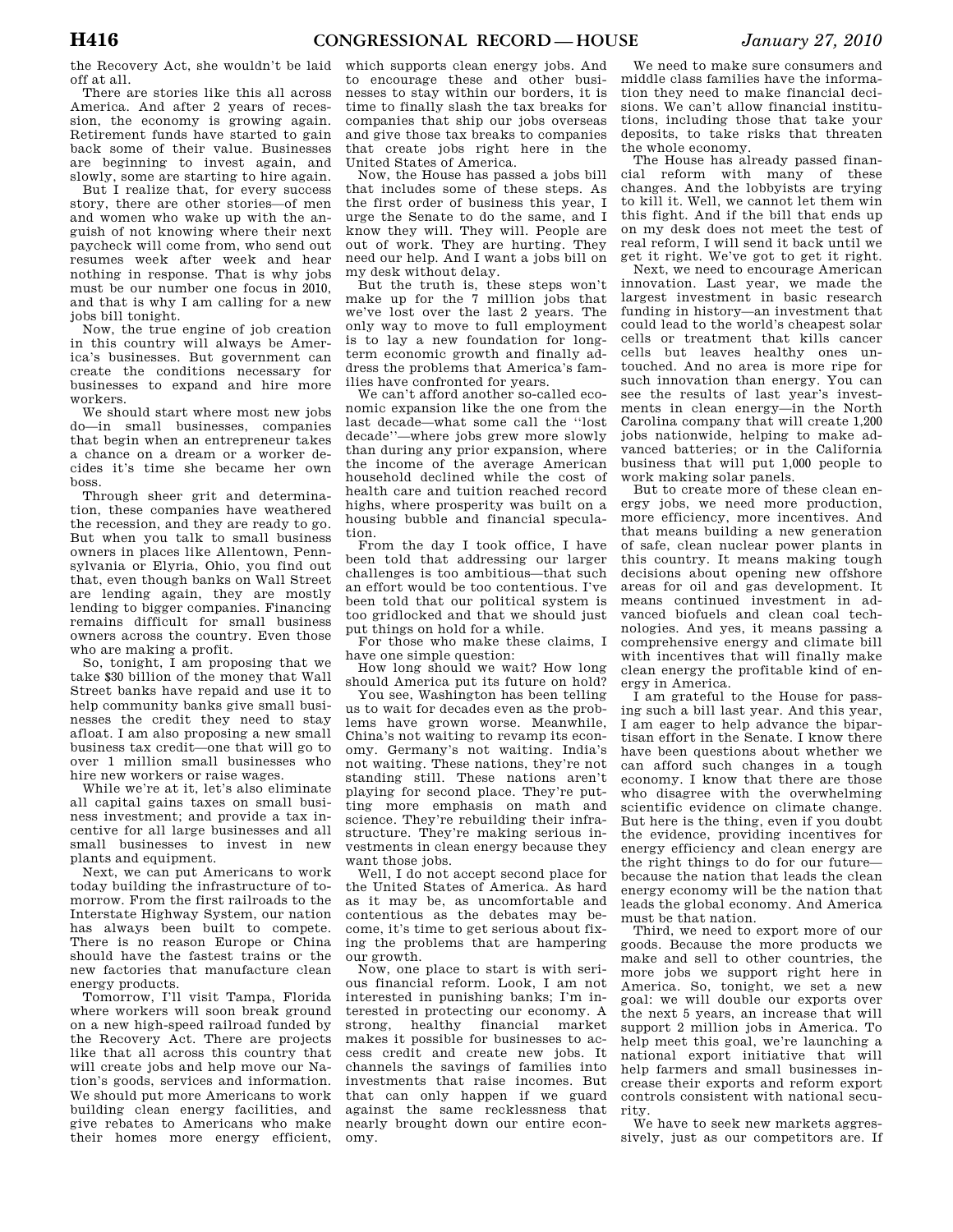America sits on the sidelines while other nations sign trade deals, we will lose the chance to create jobs on our shores. But realizing those benefits also means enforcing those agreements so our trading partners play by the rules. And that's why we will continue to shape a Doha trade agreement that opens global markets, and why we will strengthen our trade relations in Asia and with key partners like South Korea and Panama and Colombia.

Fourth, we need to invest in the skills and education of our people.

Now, this year, we've broken through the stalemate between left and right by launching a national competition to improve our schools. And the idea here is simple: instead of rewarding failure, we only reward success. Instead of funding the status quo, we only invest in reform—reform that raises student achievement, inspires students to excel in math and science and turns around failing schools that steal the future of too many young Americans, from rural communities to the inner cities. In the 21st century, the best anti-poverty program around is a world-class education. And in this country, the success of our children cannot depend more on where they live than on their potential.

When we renew the Elementary and Secondary Education Act, we will work with Congress to expand these reforms to all 50 States. Still, in this economy, a high school diploma no longer guarantees a good job. That's why I urge the Senate to follow the House and pass a bill that will revitalize our community colleges, which is a career pathway to the children of so many working families. To make college more affordable, this bill will finally end the unwarranted taxpayer subsidies that go to banks for student loans. Instead, let's take that money and give families a \$10,000 tax credit for 4 years of college and increase Pell Grants. And let's tell another 1 million students that, when they graduate, they will be required to pay only 10 percent of their income on student loans, and all of their debt will be forgiven after 20 years—and forgiven after 10 years if they choose a career in public service. Because in the United States of America, no one should go broke because they chose to go to college. And by the way, it's time for colleges and universities to get serious about cutting their own costs—because they, too, have a responsibility to help solve this problem.

Now, the price of college tuition is just one of the burdens facing the middle class. That's why, last year, I asked Vice President BIDEN to chair a task force on middle class families. That's why we're nearly doubling the child care tax credit and making it easier to save for retirement by giving access to every worker a retirement account and expanding the tax credit for those who start a nest egg. That's why we're working to lift the value of a family's single largest investment—their home.

The steps we took last year to shore up the housing market have allowed millions of Americans to take out new loans and save an average of \$1,500 on mortgage payments. This year, we will step up refinancing so that homeowners can move into more affordable mortgages. And it is precisely to relieve the burden on middle class families that we still need health insurance reform.

Now let's clear a few things up. I didn't choose to tackle this issue to get some legislative victory under my belt. And by now, it should be fairly obvious that I didn't take on health care because it was good politics.

I took on health care because of the stories I've heard from Americans with preexisting conditions whose lives depend on getting coverage, patients who have been denied coverage, families even those with insurance—who are just one illness away from financial ruin.

After nearly a century of trying— Democratic administrations, Republican administrations—we are closer than ever to bringing more security to the lives of so many Americans. The approach we've taken would protect every American from the worst practices of the insurance industry. It would give small businesses and uninsured Americans a chance to choose an affordable health care plan in a competitive market. It would require every insurance plan to cover preventative care. And by the way, I want to acknowledge our First Lady, Michelle Obama, who, this year, is creating a national movement to tackle the epidemic of childhood obesity and make kids healthier.

Our approach would preserve the right of Americans who have insurance to keep their doctor and their plan. It would reduce costs and premiums for millions of families and businesses. And according to the Congressional Budget Office—the independent organization that both parties have cited as the official scorekeeper for Congress our approach would bring down the deficit by as much as \$1 trillion over the next 2 decades.

Still, this is a complex issue, and the longer it was debated, the more skeptical people became. I take my share of the blame for not explaining it more clearly to the American people. And I know that, with all the lobbying and horse-trading, the process left most Americans wondering, what's in it for me.

But I also know this problem is not going away. By the time I'm finished speaking tonight, more Americans will have lost their health insurance. Millions will lose it this year. Our deficit will grow. Premiums will go up. Patients will be denied the care they need. Small business owners will continue to drop coverage all together. I will not walk away from these Americans, and neither should the people in this Chamber.

So, as temperatures cool, I want everyone to take another look at the plan we've proposed. There is a reason why many doctors, nurses, and health care experts, who know our system best, consider this approach a vast improvement over the status quo. But if anyone from either party has a better approach that will bring down premiums, bring down the deficit, cover the uninsured, strengthen Medicare for seniors, and stop insurance company abuses, let me know. I'm eager to see it. Here's what I ask Congress, though: Don't walk away from reform. Not now. Not when we are so close. Let us find a way to come together and finish the job for the American people. Let's get it done.

Now, even as health care reform would reduce our deficit, it's not enough to dig us out of a massive fiscal hole in which we find ourselves. It's a challenge that makes all others that much harder to solve and one that's been subject to a lot of political posturing.

So let me start the discussion of government spending by setting the record straight. At the beginning of the last decade, the year 2000, America had a budget surplus of over \$200 billion. By the time I took office, we had a 1-year deficit of over \$1 trillion and projected deficits of \$8 trillion over the next decade. Most of this was the result of not paying for two wars, two tax cuts, and an expensive prescription drug program. On top of that, the effects of the recession put a \$3 trillion hole in our budget. All this was before I walked in the door. I'm just stating the facts.

Now, if we had taken office in ordinary times, I would have liked nothing more than to start bringing down the deficit. But we took office amid a crisis, and our efforts to prevent a second Depression have added another \$1 trillion to our national debt. That, too, is a fact.

I'm absolutely convinced that was the right thing to do. But families across the country are tightening their belts and making tough decisions. The Federal Government should do the same. So, tonight, I'm proposing specific steps to pay for the \$1 trillion that it took to rescue the economy last year.

Starting in 2011, we are prepared to freeze government spending for 3 years. Spending related to our national security, Medicare, Medicaid, and Social Security will not be affected. But all other discretionary government programs will. Like any cash-strapped family, we will work within a budget to invest in what we need and sacrifice what we don't. And if I have to enforce this discipline by veto, I will.

We will continue through the budget line by line, page by page to eliminate programs that we can't afford and don't work. We've already identified \$20 billion in savings for next year. To help working families, we will extend our middle class tax cuts. But at a time of record deficits, we will not continue tax cuts for oil companies, for investment fund managers, and for those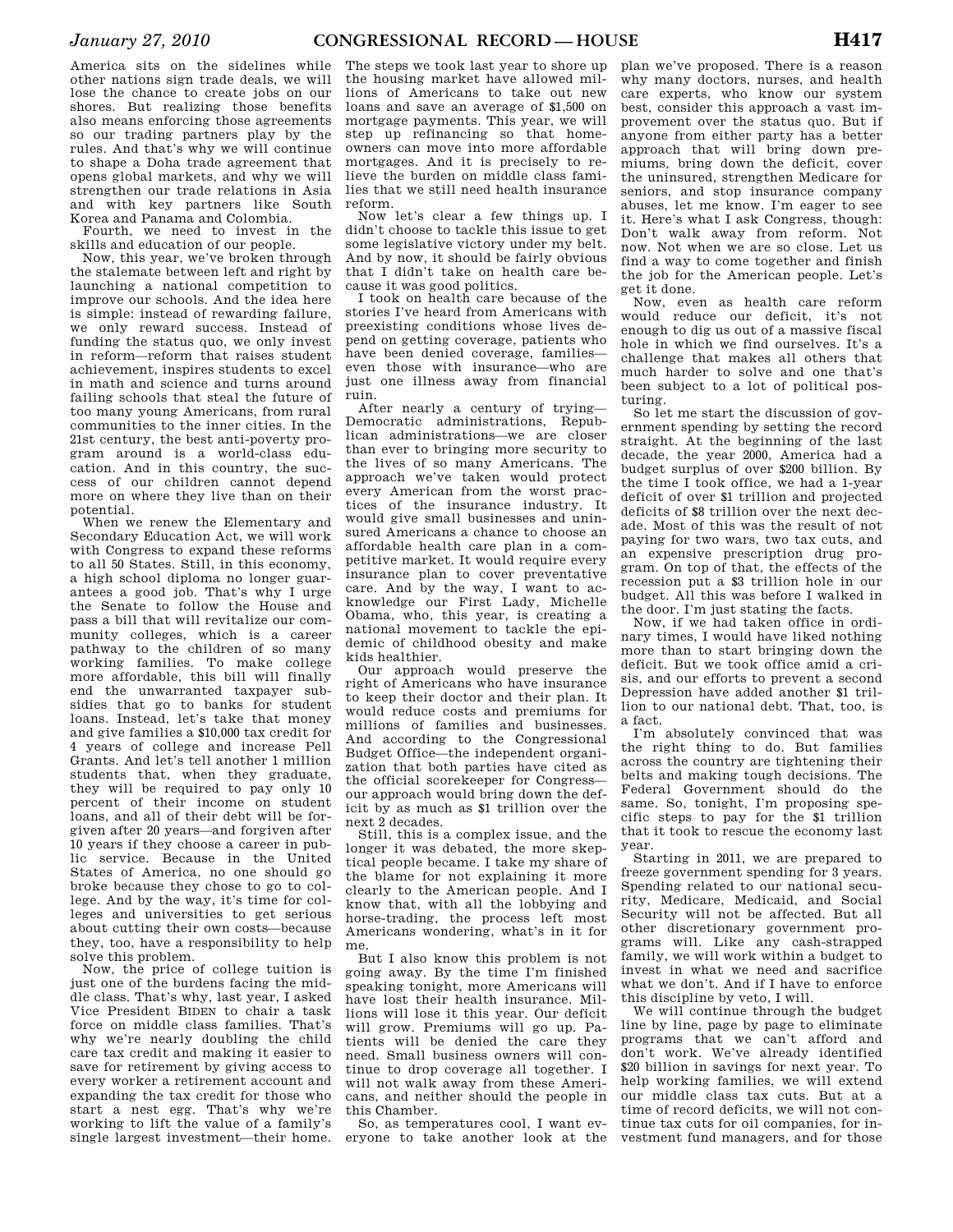making over \$250,000 a year. We just can't afford it.

Now, even after paying for what we spent on my watch, we'll still face the massive deficit we had when I took office. More importantly, the cost of Medicare, Medicaid, and Social Security will continue to skyrocket. That's why I've called for a bipartisan fiscal commission, modeled on a proposal by Republican JUDD GREGG and Democrat KENT CONRAD. This can't be one of those Washington gimmicks that lets us pretend we solved a problem. The commission will have to provide a specific set of solutions by a certain deadline. Now, yesterday, the Senate blocked a bill that would have created this commission. So I will issue an Executive order that will allow us to go forward because I refuse to pass this problem on to another generation of Americans. And when the vote comes tomorrow, the Senate should restore the pay-as-you-go law that was a big reason for why we had record surpluses in the 1990s.

I know that some in my party will argue that we can't address the deficit or freeze government spending when so many are still hurting. And I agree, which is why this freeze won't take effect until next year, when the economy is stronger. That's how budgeting works. But understand, if we don't take meaningful steps to rein in our debt, it could damage our markets, increase the cost of borrowing and jeopardize our recovery—all of which would have an even worse effect on our job growth and family incomes.

From some on the right, I expect we'll hear a different argument—that if we just make fewer investments in our people, extend tax cuts, including those for wealthier Americans, eliminate more regulations, and maintain the status quo on health care, our deficits will go away. The problem is, that's what we did for 8 years. That's what helped us into this crisis. It's what helped lead to these deficits. We can't do it again.

Rather than fight the same tired battles that have dominated Washington for decades, it's time to try something new. Let's invest in our people without leaving them a mountain of debt. Let's meet our responsibility to the citizens who sent us here. Let's try common sense—a novel concept.

To do that, we have to recognize that we face more than a deficit of dollars right now. We face a deficit of trust deep and corrosive doubts about how Washington works that have been growing for years. To close that credibility gap, we have to take action on both ends of Pennsylvania Avenue to end the outsized influence of lobbyists, to do our work openly, to give our people the government they deserve.

That's what I came to Washington to do. That's why—for the first time in history—my administration posts on our White House visitors online. That's why we've excluded lobbyists from policymaking jobs or seats on Federal boards and commissions.

But we can't stop there. It's time to require lobbyists to disclose each contact they make on behalf of a client with my administration or with Congress. It's time to put strict limits on the contributions that lobbyists give to candidates for Federal office. With all due deference to the separation of powers, last week, the Supreme Court reversed a century of law that I believe will open the floodgates for special interests—including foreign corporations—to spend without limit in our elections. I don't think American elections should be bankrolled by America's most powerful interests, or worse, by foreign entities. They should be decided by the American people. And I would urge Democrats and Republicans to pass a bill that helps correct some of these problems.

I'm also calling on Congress to continue down the path of earmark reform—Democrats and Republicans. You've trimmed some of this spending. You've embraced some meaningful change. But restoring the public trust demands more. For example, some Members of Congress post some earmark requests online. Tonight, I am calling on Congress to publish all earmark requests on a single Web site before there is a vote so that the American people can see how their money is being spent.

Of course, none of these reforms will even happen if we don't also reform how we work with one another.

Now, I am not naive. I never thought that the mere fact of my election would usher in peace and harmony and some post-partisan era. I knew that both parties have fed divisions that are deeply entrenched. And on some issues, there are simply philosophical differences that will always cause us to part ways. These disagreements about the role of government in our lives, about our national priorities and our national security, they've been taking place for over 200 years. They are the very essence of our democracy.

But what frustrates the American people is a Washington where every day is an election day. We can't wage a perpetual campaign where the only goal is to see who can get the most embarrassing headlines about the other side—a belief that, if you lose, I win. Neither party should delay or obstruct every single bill just because they can. I'm speaking to both parties now. The confirmation of well-qualified public servants shouldn't be held hostage to the pet projects or grudges of a few individual Senators. Washington may think that saying anything about the other side—no matter how false, no matter how malicious—is just part of the game. But it's precisely such politics that has stopped either party from helping the American people. Worse yet, it is sowing further division among our citizens, further distrust in our government.

So, no, I will not give up on trying to change the tone of our politics. I know it's an election year. And after last

week, it's clear that campaign fever has come even earlier than usual. But we still need to govern. To Democrats, I would remind you that we still have the largest majority in decades, and the people expect us to solve problems, not run for the hills. And if the Republican leadership is going to insist that 60 votes in the Senate are required to do any business at all in this town—a super majority—then the responsibility to govern is now yours as well. Just saying ''no'' to everything may be good short-term politics, but it's not leadership. We were sent here to serve our citizens, not our ambitions. So let's show the American people that we can do it together. This week, I'll be addressing a meeting of the House Republicans. I'd like to begin monthly meetings with both the Democratic and Republican leadership. I know you can't wait.

Throughout our history, no issue has united this country more than our security. Sadly, some of the unity we felt after 9/11 has dissipated. We can argue all we want about who is to blame for this, but I'm not interested in relitigating the past. I know that all of us love this country. All of us are committed to its defense. So let's put aside the schoolyard taunts about who is tough. Let's reject the false choice between protecting our people and upholding our values. Let's leave behind the fear and division, and do what it takes to defend our Nation and forge a more hopeful future—for America and for the world.

That's the work we began last year. Since the day I took office, we've renewed our focus on the terrorists who threaten our Nation. We've made substantial investments in our homeland security and disrupted plots that threatened to take American lives. We are filling unacceptable gaps revealed by the failed Christmas attack, with better airline security and swifter action on our intelligence. We've prohibited torture and strengthened partnerships from the Pacific to South Asia to the Arabian Peninsula. And in the last year, hundreds of al Qaeda's fighters and affiliates, including many senior leaders, have been captured or killed far more than in 2008.

And in Afghanistan, we are increasing our troops and training Afghanistan Security Forces so they can begin to take the lead in July of 2011, and our troops can begin to come home. We will reward good governance, work to reduce corruption, and support the rights of all Afghans—men and women alike. We are joined by allies and partners who have increased their own commitments and who will come together tomorrow in London to reaffirm our common purpose. There will be difficult days ahead. But I am absolutely confident we will succeed.

As we take the fight to al Qaeda, we are responsibly leaving Iraq to its people. As a candidate, I promised that I would end this war, and that is what I am doing as President. We will have all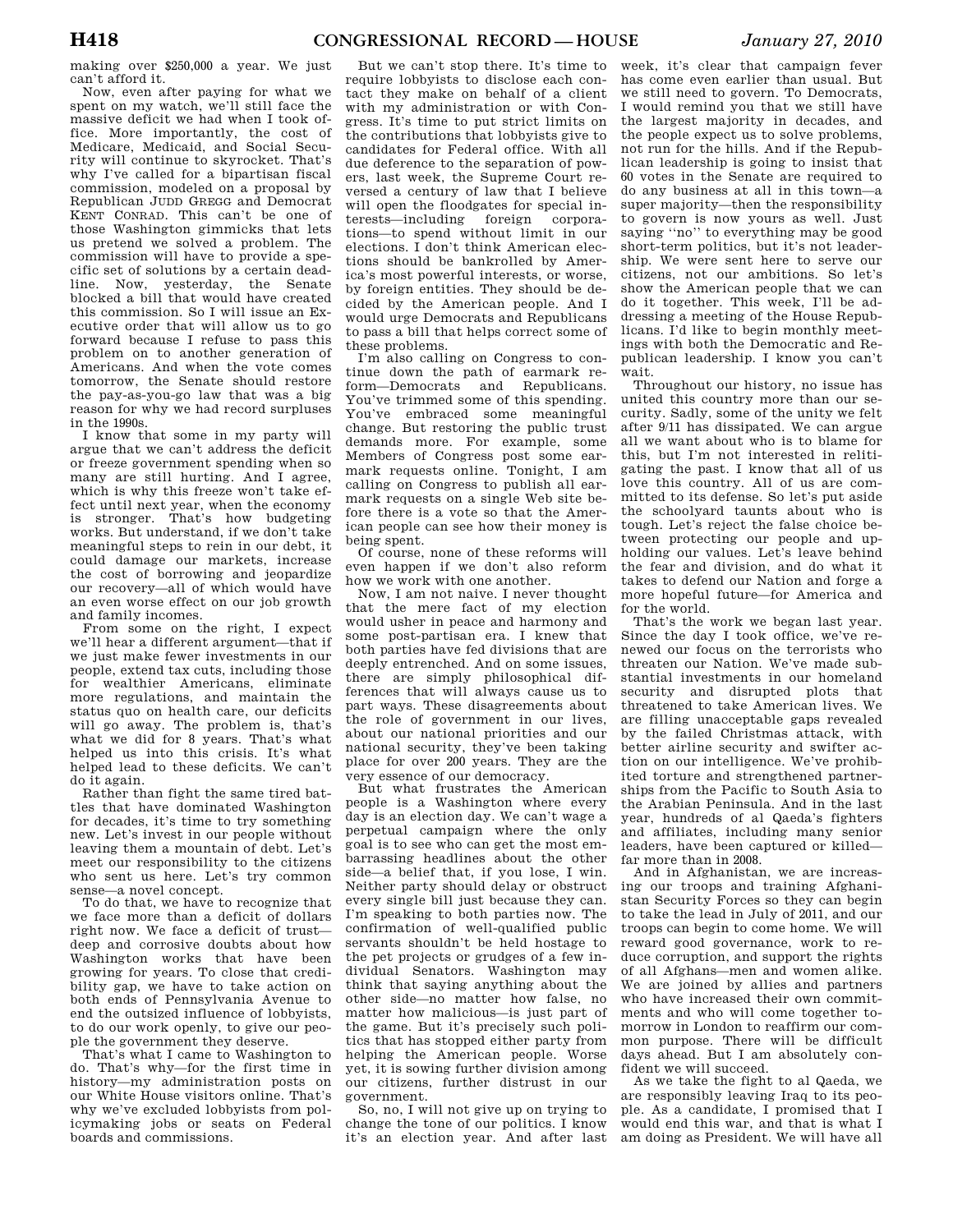of our combat troops out of Iraq by the end of this August. We will support the Iraqi Government as they hold elections, and we will continue to partner with the Iraqi people to promote regional peace and prosperity. But make no mistake: this war is ending, and all of our troops are coming home.

Tonight, all of our men and women in uniform—in Iraq, in Afghanistan, and around the world—have to know that they have our respect, our gratitude, our full support. And just as they must have the resources they need in war, we all have a responsibility to support them when they come home. That's why we made the largest increase in investments for veterans in decades last year. That's why we're building a 21st century VA. And that's why Michelle has joined with Jill Biden to forge a national commitment to support military families.

Even as we prosecute two wars, we are also confronting, perhaps, the greatest danger to the American people—the threat of nuclear weapons. I've embraced the vision of John F. Kennedy and Ronald Reagan through a strategy that reverses the spread of these weapons and seeks a world without them. To reduce our stockpiles and launchers, while ensuring our deterrent, the United States and Russia are completing negotiations on the farthest reaching arms control treaty in nearly 2 decades. And at April's Nuclear Security Summit, we will bring 44 nations together, here in Washington, D.C., behind a clear goal—securing all vulnerable nuclear materials around the world in 4 years so that they never fall into the hands of terrorists.

Now, these diplomatic efforts have also strengthened our hand in dealing with those nations that insist on violating international agreements in pursuit of these weapons. That is why North Korea now faces increased isolation and stronger sanctions—sanctions that are being vigorously enforced. That's why the international community is more united and the Islamic Republic of Iran is more isolated. And as Iran's leaders continue to ignore their obligations, there should be no doubt: they, too, will face growing consequences. That is a promise.

That is the leadership we are providing—engagement that advances the common security and prosperity of all people. We are working through the G– 20 to sustain a lasting global recovery. We are working with Muslim communities around the world to promote science and education and innovation. We have gone from a bystander to a leader in the fight against climate change. We are helping developing countries to feed themselves, and continuing the fight against HIV/AIDS. And we are launching a new initiative that will give us the capacity to respond faster and more effectively to bioterrorism or an infectious disease a plan that will counter threats at home and strengthen public health abroad.

As we have for over 60 years, America takes these actions because our destiny is connected to those beyond our shores. But we also do it because it is right. That's why, as we meet here tonight, over 10,000 Americans are working with many nations to help the people of Haiti recover and rebuild. That's why we stand with the girl who yearns to go to school in Afghanistan, why we support the human rights of the women marching through the streets of Iran, why we advocate for the young man denied a job by corruption in Guinea. For America must always stand on the side of freedom and human dignity. Always.

Abroad, America's greatest source of strength has always been our ideals. The same is true at home. We find unity in our incredible diversity, drawing on the promise enshrined in our Constitution: the notion that we are all created equal, that no matter who you are or what you look like, if you abide by the law, you should be protected by it; if you adhere to our common values, you should be treated no different than anyone else.

We must continually renew this promise. My administration has a Civil Rights division that is, once again, prosecuting civil rights' violations and employment discrimination. We finally strengthened our laws to protect against crimes driven by hate. This year, I will work with Congress and our military to finally repeal the law that denies gay Americans the right to serve the country they love because of who they are. It's the right thing to do. We're going to crack down on violations of equal pay laws—so that women get equal pay for an equal day's work. And we should continue the work of fixing our broken immigration system—to secure our borders and enforce our laws and ensure that everyone who plays by the rules can contribute to our economy and enrich our nation.

In the end, it is our ideals, our values, that built America—values that allowed us to forge a nation made up of immigrants from every corner of the globe; values that drive our citizens still. Every day, Americans meet their responsibilities to their families and their employers. Time and again, they lend a hand to their neighbors and give back to their country. They take pride in their labor and are generous in spirit. These aren't Republican values or Democratic values that they're living by; business values or labor values. They are American values.

Unfortunately, too many of our citizens have lost faith that our biggest institutions—our corporations, our media and, yes, our government—still reflect these same values. Each of these institutions are full of honorable men and women doing important work that helps our country prosper. But each time a CEO rewards himself for failure or a banker puts the rest of us at risk for his own selfish gain, people's doubts grow. Each time lobbyists game the system or politicians tear each other down instead of lifting this coun-

try up, we lose faith. The more that TV pundits reduce serious debates to silly arguments, big issues into sound bites, our citizens turn away.

No wonder there's so much cynicism out there.

No wonder there's so much disappointment.

I campaigned on the promise of change—change we can believe in, the slogan went. And right now, I know there are many Americans who aren't sure if they still believe we can change—or that I can deliver.

But remember this—I never suggested that change would be easy or that I could do it alone. Democracy in a nation of 300 million people can be noisy and messy and complicated. And when you try to do big things and make big changes, it stirs passions and controversy. That's just how it is.

Those of us in public office can respond to this reality by playing it safe and avoid telling hard truths and pointing fingers. We can do what's necessary to keep our poll numbers high and get through the next election instead of doing what's best for the next generation.

But I also know this: If people had made that decision 50 years ago or 100 years ago or 200 years ago, we wouldn't be here tonight. The only reason we are here is because generations of Americans were unafraid to do what was hard, to do what was needed even when success was uncertain, to do what it took to keep the dream of this nation alive for their children and their grandchildren.

Our administration has had some political setbacks this year, and some of them were deserved. But I wake up every day knowing that they are nothing compared to the setbacks that families all across this country have faced this year. And what keeps me going what keeps me fighting—is that, despite all these setbacks, that spirit of determination and optimism—that fundamental decency that has always been at the core of the American people lives on.

It lives on in the struggling small business owner who wrote to me of his company, ''None of us,'' he said, ''are willing to consider, even slightly, that we might fail.''

It lives on in the woman who said that, even though she and her neighbors have felt the pain of recession, ''We are strong. We are resilient. We are American.''

It lives on in the 8-year-old boy in Louisiana, who just sent me his allowance, and asked if I would give it to the people of Haiti. And it lives on in all the Americans who've dropped everything to go someplace they've never been and pull people they've never known from the rubble, prompting chants of ''USA! USA! USA!'' when another life was saved.

The spirit that has sustained this Nation for more than two centuries lives on in you, its people.

We have finished a difficult year. We have come through a difficult decade.